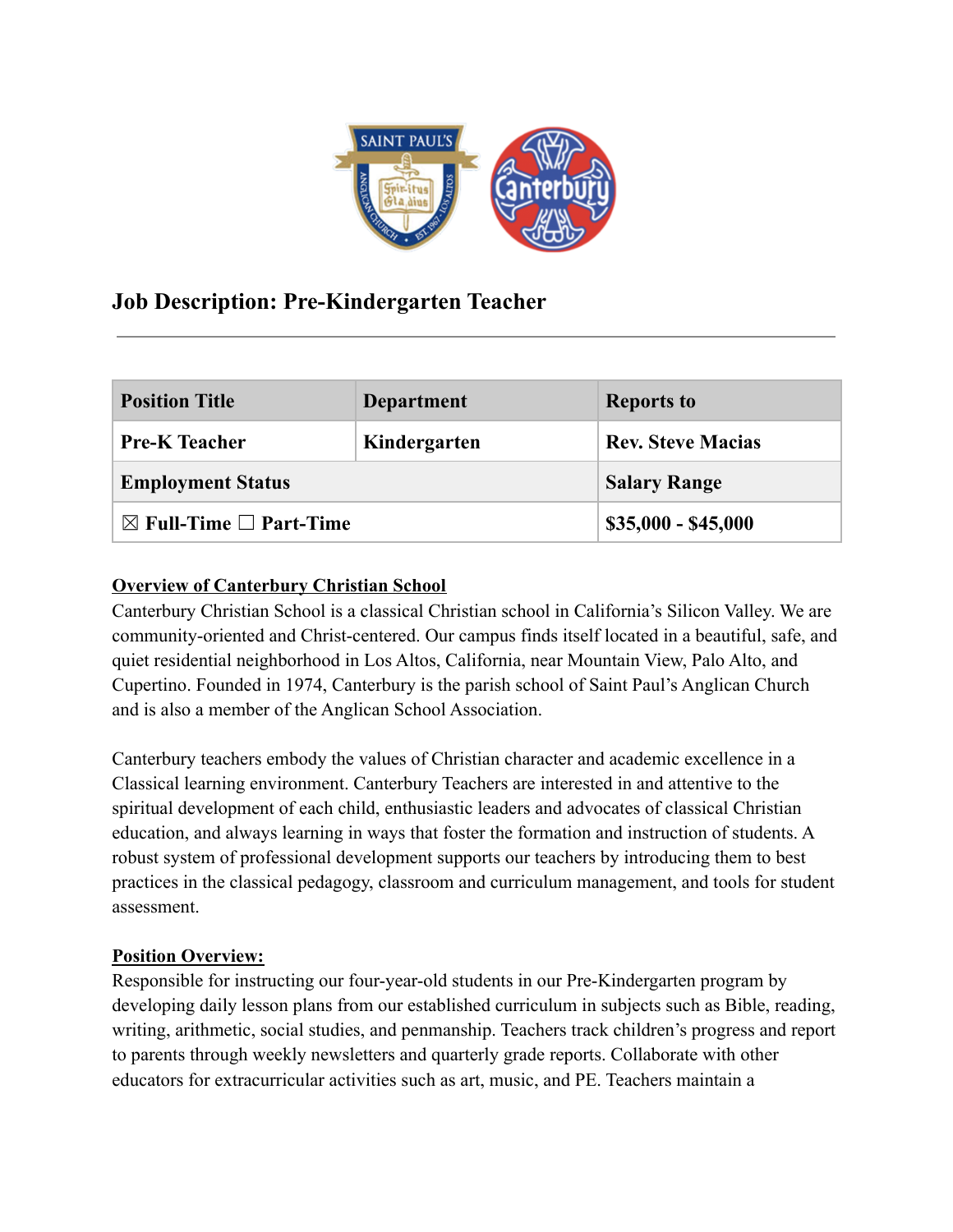professional appearance and keep a clean and tidy classroom consistent with health and safety standards.

#### **Minimum Qualifications**

Suitable candidates will have three years teaching experience (new teachers may apply, under training conditions), be competent in all disciplines taught, and willing to find a home within the parish (Saint Paul's Anglican Church, Los Altos, CA) for at least three years.

• Bachelor's degree, a teaching certificate or credential or equivalent professional experience which would translate to successful classroom teaching. Advanced degree preferred but not required.

• Strong interpersonal and collaboration skills with the ability to communicate effectively and respectfully with other teachers and parents.

• Excellent verbal and written communication skills are required.

• Invests in the life of the school by participating in the admissions process, weekly teacher meetings, and school-wide family events.

• Demonstrated professional behavior, including discretion, judgment and integrity.

• All prospective employees must be able to clear a background check, LiveScan fingerprinting, TB Screening, and provide a statement of faith and pastoral recommendation.

### **Position Specifics:**

1. Enforce OBEY rules for behavior and procedures for maintaining discipline and order among the students for whom they are responsible.

2. Observe and evaluate students' performance, behavior, spiritual development, and physical health.

3. Prepare materials and classrooms for class activities and instruction.

4. Instruct students individually and in groups, using various teaching methods such as lectures, discussions, and demonstrations.

5. Establish clear objectives for all lessons, units, and projects, and communicate those objectives to students and parents.

6. Assign, proctor,, and grade class work, homework, quizzes, and tests.

7. Meet with parents and guardians to discuss their children's progress and to determine their priorities for their children and their resource needs.

8. Maintain accurate and complete student records such as attendance as required by law and school policy.

9. Prepare and implement remedial programs for students requiring extra help.

10. Prepare objectives and outlines for courses of study, following curriculum guidelines.

11. Provide a variety of materials and resources for children to explore, manipulate and use, both in learning activities and in imaginative play.

12. Enforce administration policies and rules governing students.

13. Confer with other staff members to plan and schedule lessons promoting learning, following approved curricula.